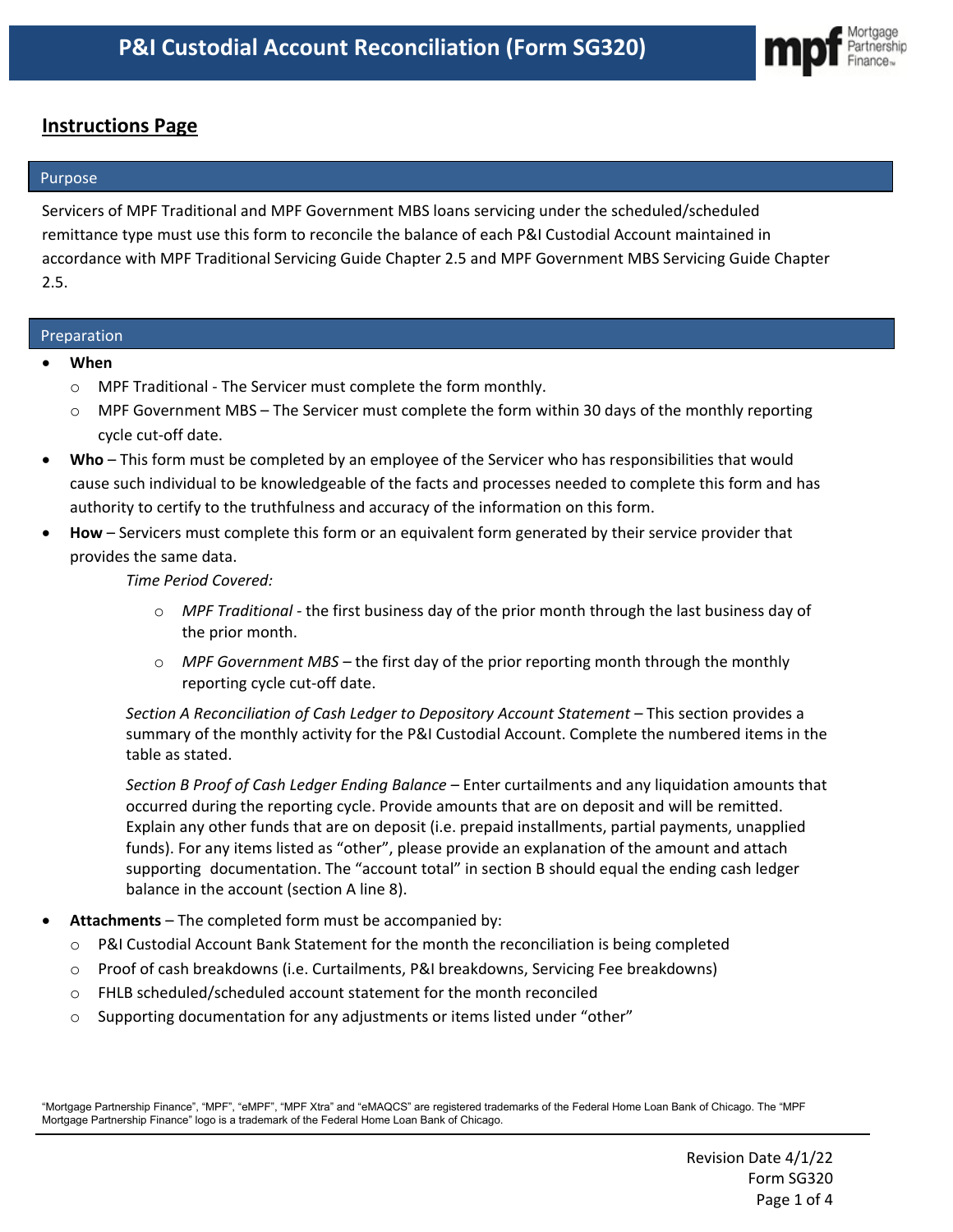

# Submission

- **When**
	- o MPF Traditional The Servicer should retain the completed form and supporting documentation in their files.
	- $\circ$  MPF Government MBS The Servicer must submit the form and supporting documentation within 30 days of the monthly reporting cycle cut-off date. MPF Loan Accounting will request this form every month, and Servicers must submit the form once they receive such request.
- **How** Email the completed form and supporting documentation to [MPFLoanAccounting@fhlbc.com.](mailto:MPFLoanAccounting@fhlbc.com)
- **To Whom** The completed form and supporting documentation must be submitted to the MPF Loan Accounting Department.

The Servicer should retain a copy of the completed form and supporting documentation for their own records.

### Assistance

Please email MPF Loan Accounting at [MPFLoanAccounting@fhlbc.com](mailto:MPFLoanAccounting@fhlbc.com) for any questions or assistance needed in completing the form.

### Helpful Hints

- MPF Loan Accounting will perform an annual review of Custodial Account Reconciliations and will request this form along with any attachments and supporting documentation.
- The monthly reporting cycle cut-off date is defined as the last calendar day of the preceding month.
- Any unreconciled items must be cleared within 60 days.

"Mortgage Partnership Finance", "MPF", "eMPF", "MPF Xtra" and "eMAQCS" are registered trademarks of the Federal Home Loan Bank of Chicago. The "MPF Mortgage Partnership Finance" logo is a trademark of the Federal Home Loan Bank of Chicago.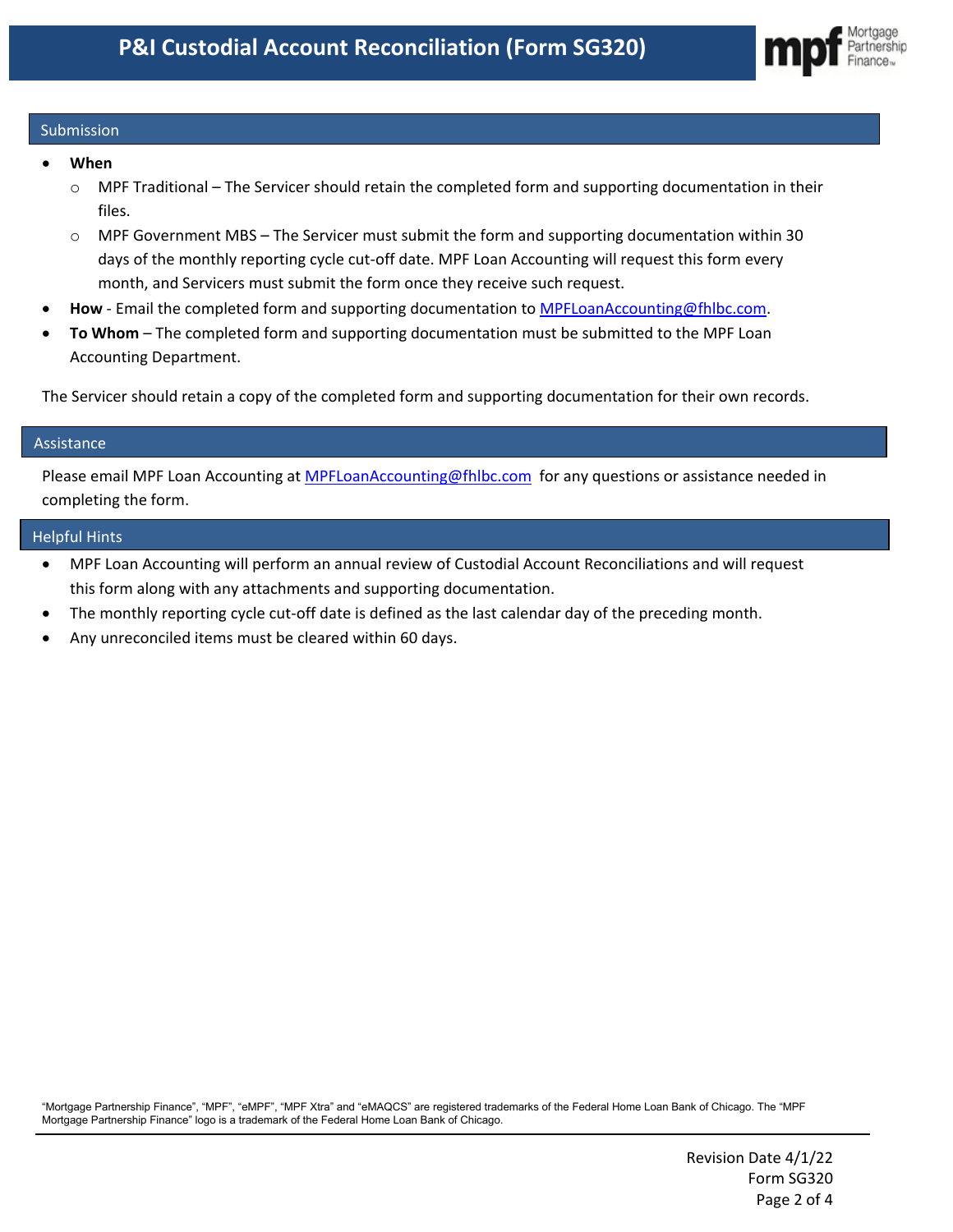# **P&I Custodial Account Reconciliation (Form SG320)**



| PFI/ Servicer Information                                                                                     |                                                      |                                                                                                                                                                                                                                |  |  |  |  |  |  |
|---------------------------------------------------------------------------------------------------------------|------------------------------------------------------|--------------------------------------------------------------------------------------------------------------------------------------------------------------------------------------------------------------------------------|--|--|--|--|--|--|
| PFI Number: National Prince of the Marian Communication of the United States and the United States and Talent |                                                      | Servicer Name: The contract of the contract of the contract of the contract of the contract of the contract of the contract of the contract of the contract of the contract of the contract of the contract of the contract of |  |  |  |  |  |  |
|                                                                                                               | <b>Product Information</b>                           |                                                                                                                                                                                                                                |  |  |  |  |  |  |
| Choose one product per form:<br><b>MPF Traditional</b>                                                        |                                                      | <b>MPF Government MBS</b>                                                                                                                                                                                                      |  |  |  |  |  |  |
| P&I Custodial Account Reconciliation of Cash Ledger to Depository Account Statement                           |                                                      |                                                                                                                                                                                                                                |  |  |  |  |  |  |
|                                                                                                               | Time Period Covered: ______________                  |                                                                                                                                                                                                                                |  |  |  |  |  |  |
| A. Reconciliation of Cash Ledger to Depository Account Statement                                              |                                                      |                                                                                                                                                                                                                                |  |  |  |  |  |  |
| 1.                                                                                                            | Cash Ledger Balance Forward (Line 8 from last month) | $+$                                                                                                                                                                                                                            |  |  |  |  |  |  |
| 2.                                                                                                            | Cash Ledger Adjustments                              | $\ddot{}$                                                                                                                                                                                                                      |  |  |  |  |  |  |
| 3.                                                                                                            | <b>Collections on Mortgage loans</b>                 | $\ddot{}$                                                                                                                                                                                                                      |  |  |  |  |  |  |
| 4.                                                                                                            | P&I Advances:<br>a. Deposits<br>b. Withdrawals       |                                                                                                                                                                                                                                |  |  |  |  |  |  |
| 5.                                                                                                            | Servicing Fees Withdrawn/Withheld                    |                                                                                                                                                                                                                                |  |  |  |  |  |  |
| 6.                                                                                                            | Other (Manual):<br>a. Deposits<br>b. Withdrawals     |                                                                                                                                                                                                                                |  |  |  |  |  |  |
| 7.                                                                                                            | Remittances (lines 1+2+3+4+5+/-6)                    |                                                                                                                                                                                                                                |  |  |  |  |  |  |
| 8.                                                                                                            | <b>Ending Cash Ledger Balance</b>                    | $=$                                                                                                                                                                                                                            |  |  |  |  |  |  |
| 9.                                                                                                            | <b>Outstanding Checks</b>                            | $\ddot{}$                                                                                                                                                                                                                      |  |  |  |  |  |  |
| 10.                                                                                                           | Deposits in Transit                                  |                                                                                                                                                                                                                                |  |  |  |  |  |  |
| 11.                                                                                                           | <b>Depository Adjustments</b>                        | $\ddot{}$                                                                                                                                                                                                                      |  |  |  |  |  |  |
| 12.                                                                                                           | Depository Balance                                   | $\equiv$                                                                                                                                                                                                                       |  |  |  |  |  |  |

"Mortgage Partnership Finance", "MPF", "eMPF", "MPF Xtra" and "eMAQCS" are registered trademarks of the Federal Home Loan Bank of Chicago. The "MPF Mortgage Partnership Finance" logo is a trademark of the Federal Home Loan Bank of Chicago.